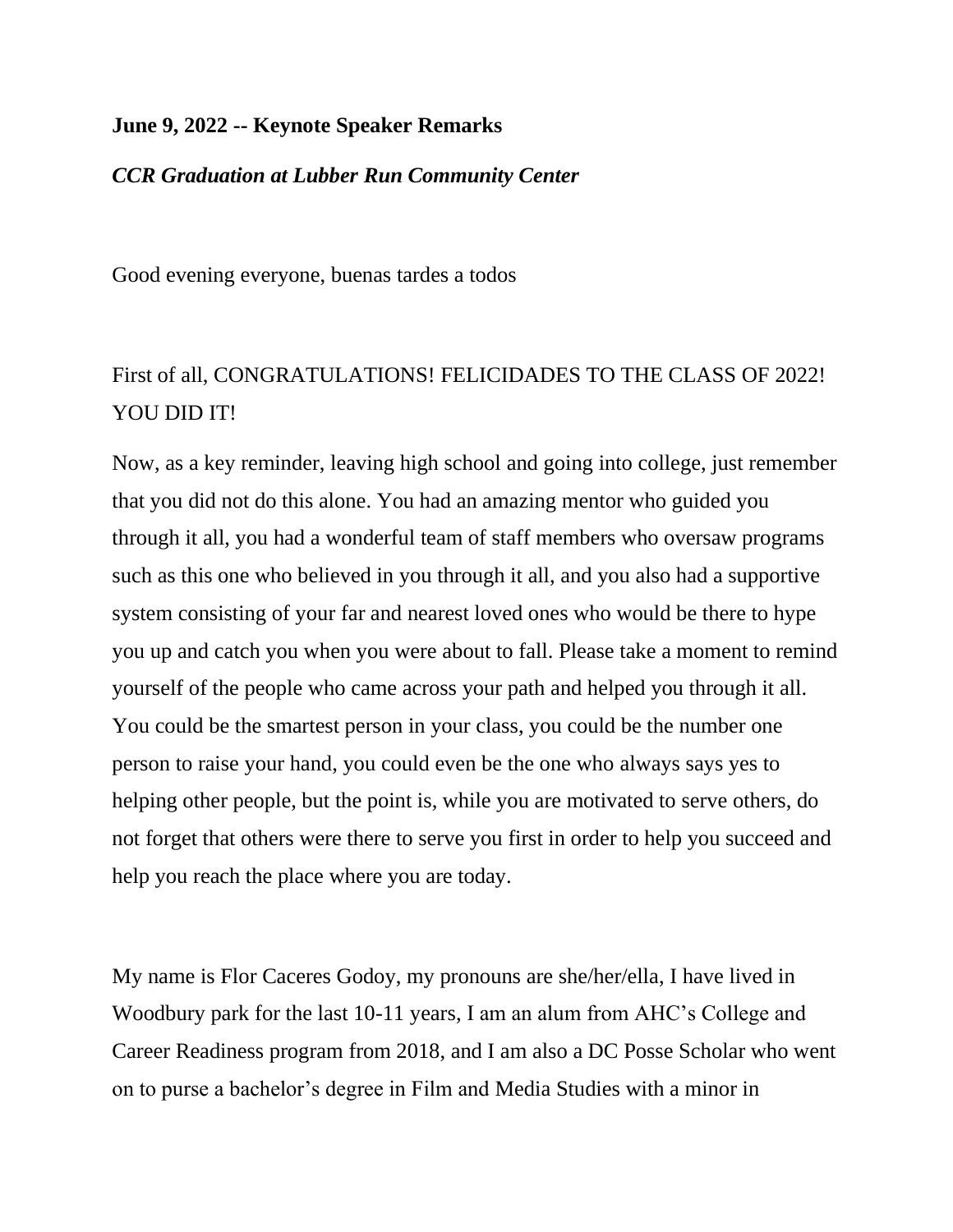Anthropology/Sociology. I know it sounds like a mouthful so I just say "major in Film and minor in sociology." I was born in Guatemala and raised in Arlington, VA since 2005, but I never was able to become a citizen or resident. Therefore, that makes me 17 years living in the United States undocumented.

I remember always looking for resources left and right to see who would be able to help someone like me – an undocumented Latina, woman of color, first generation, and low-income student. I was part of extensive programs that consisted of George Mason's Early Identification Program, Emerging Leaders Program (where I actually met Ana), the Dream Project Virginia, and AHC's College and Career Readiness Program. Not to mention, I was already doing a lot within the Arlington Career Center when I took my film course with Mr. Tom O'Day thanks to the inspiration of my brother. All of the people and communities that set out to help me reach college, continue to be the inspiration for why I do what I do even to this day.

I identify as a community activist and organizer, never once shying away from my immigrant narrative, but I would constantly get asked, "aren't you afraid of deportation?" Yes. I am. Students who identify as Black, Indigenous, or People of Color constantly have to live in survival mode because there are many places and institutions society tends to exclude us from. I know my number one fear going into college and high school, because both of them were predominantly white students, faculty and staff, was "am I going to fit in?" The answer is, "no. You are not supposed to. You are meant to stand out. You are meant to shine brighter than ever before."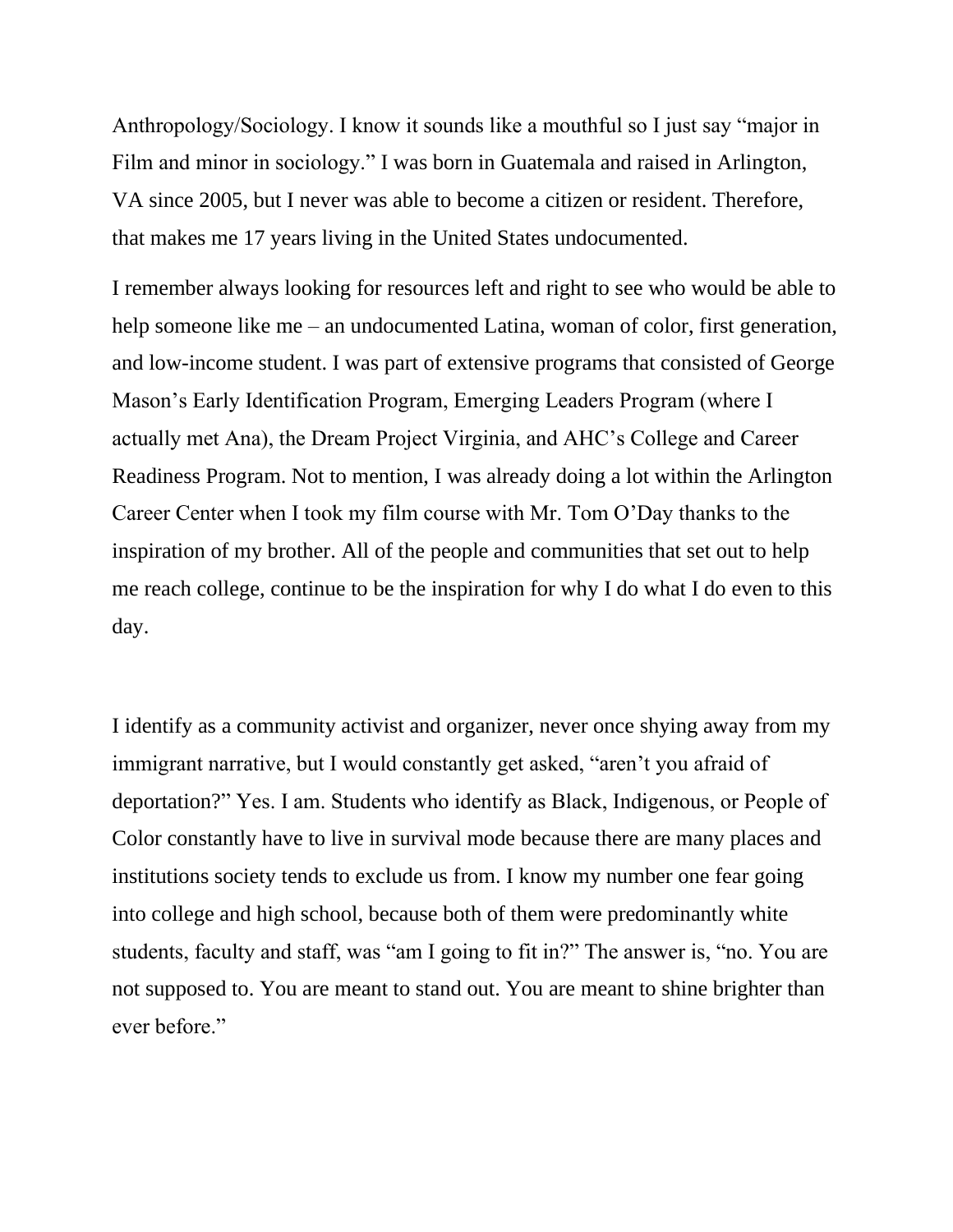I had to and continue to always remember every single person I am grateful to have met because it is them who have always checked in, motivated me, and given me something to look forward to. Without my community who had constantly looked after me in Arlington, without my Posse squad who entered Lafayette College with me, without my mentors and advocates at Lafayette, I would not have become the first Undocumented, Guatemalteca, Arlingtontian, and Posse scholar to ever be Student Body President. Mind you, as an activist and abolitionist, I am not really a huge fan of politicians. But the people saw something in me that encouraged me to move up into this position at my school that allowed me to create the change I wanted to see ever since I first step foot on my campus.

However, this is not to say that shining bright means putting your mental health at risk. No, no. Please listen to what I am about to tell you as you go into your first year of undergraduate…

Do NOT, and I mean this honestly, do not sign up for 20 different clubs at your first activity fair. Trust me, it would save you a lot of time in eliminating all emails for a club you will probably never go to. Secondly, take yourself out on dates. Get to know the place your college is surrounded by. I can honestly tell you, going to college is a privilege in itself. No matter our backgrounds, but we could be indirectly or directly harming the businesses and the locals there who rely on revenue that comes from us visiting the college towns. So make sure you stay conscious of your role in the institution, the power you have as a student coming into a new space, and the impact you will have on a community.